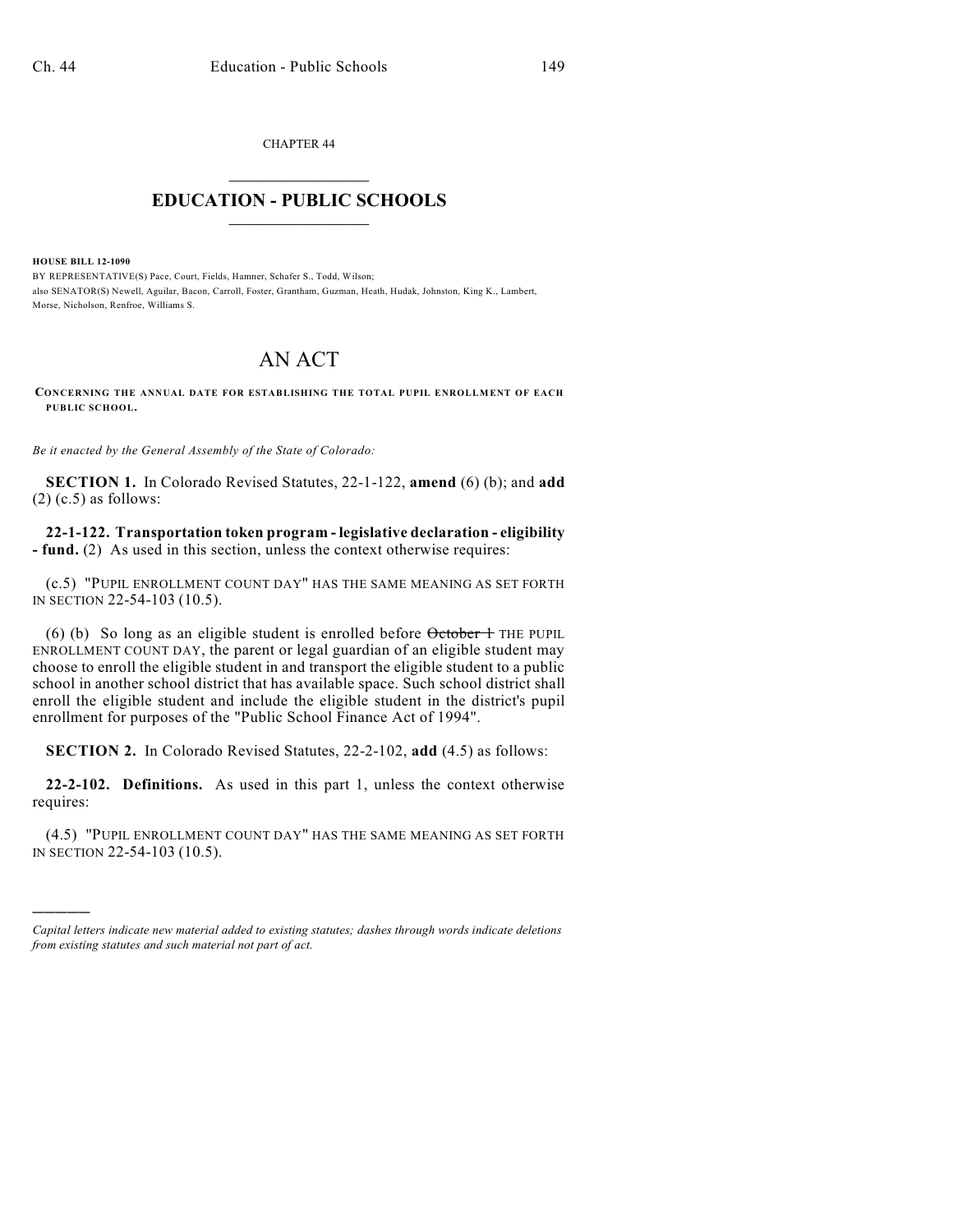**SECTION 3.** In Colorado Revised Statutes, 22-2-137, **amend** (5) (b) as follows:

**22-2-137. State schools - legislative declaration - feasibility study - authority to contract - funding.** (5) (b) In addition to the funding provided pursuant to paragraph (a) of this subsection (5), if the commissioner contracts for the creation and operation of one or more state residential schools, the department shall provide funding for said schools by withholding moneys from the state share of total program funding payable to the district of residence of each student who enrolls in a state residential school. The amount withheld shall be equal to the amount of the school district's per pupil revenue for the applicable budget year multiplied by the number of students who reside in the school district and are enrolled in the state residential school as of October 1 THE PUPIL ENROLLMENT COUNT DAY of the applicable budget year. A student who enrolls in a state residential school shall be counted in the pupil enrollment of the student's school district of residence for purposes of this paragraph (b). The department shall adopt guidelines as necessary for the implementation of this paragraph (b).

**SECTION 4.** In Colorado Revised Statutes, 22-5.5-103, **add** (5.5) as follows:

**22-5.5-103. Definitions.** As used in this article, unless the context otherwise requires:

(5.5) "PUPIL ENROLLMENT COUNT DAY" HAS THE SAME MEANING AS SET FORTH IN SECTION 22-54-103 (10.5).

**SECTION 5.** In Colorado Revised Statutes, 22-5.5-106, **amend** (3) as follows:

**22-5.5-106. Funding.** (3) In addition to the grants described in subsections (1) and (2) of this section, on or after July 1, 2009, and annually thereafter, the department shall, subject to available appropriations, allocate to each eligible regional service area an amount equal to up to fifty cents per pupil based on the pupil enrollment for each school district in the regional service area as of October 1 THE PUPIL ENROLLMENT COUNT DAY of the previous year.

**SECTION 6.** In Colorado Revised Statutes, 22-30.5-103, **add** (6.6) as follows:

**22-30.5-103. Definitions.** As used in this part 1, unless the context otherwise requires:

(6.6) "PUPIL ENROLLMENT COUNT DAY" HAS THE SAME MEANING AS SET FORTH IN SECTION 22-54-103 (10.5).

**SECTION 7.** In Colorado Revised Statutes, 22-30.5-112.1, **amend** (1) (k) (II) as follows:

**22-30.5-112.1. Charter schools - definitions - exclusive jurisdiction districts - authorized on or after July 1, 2004 - financing.** (1) As used in this section, unless the context otherwise requires:

(k) "On-line pupil enrollment" means: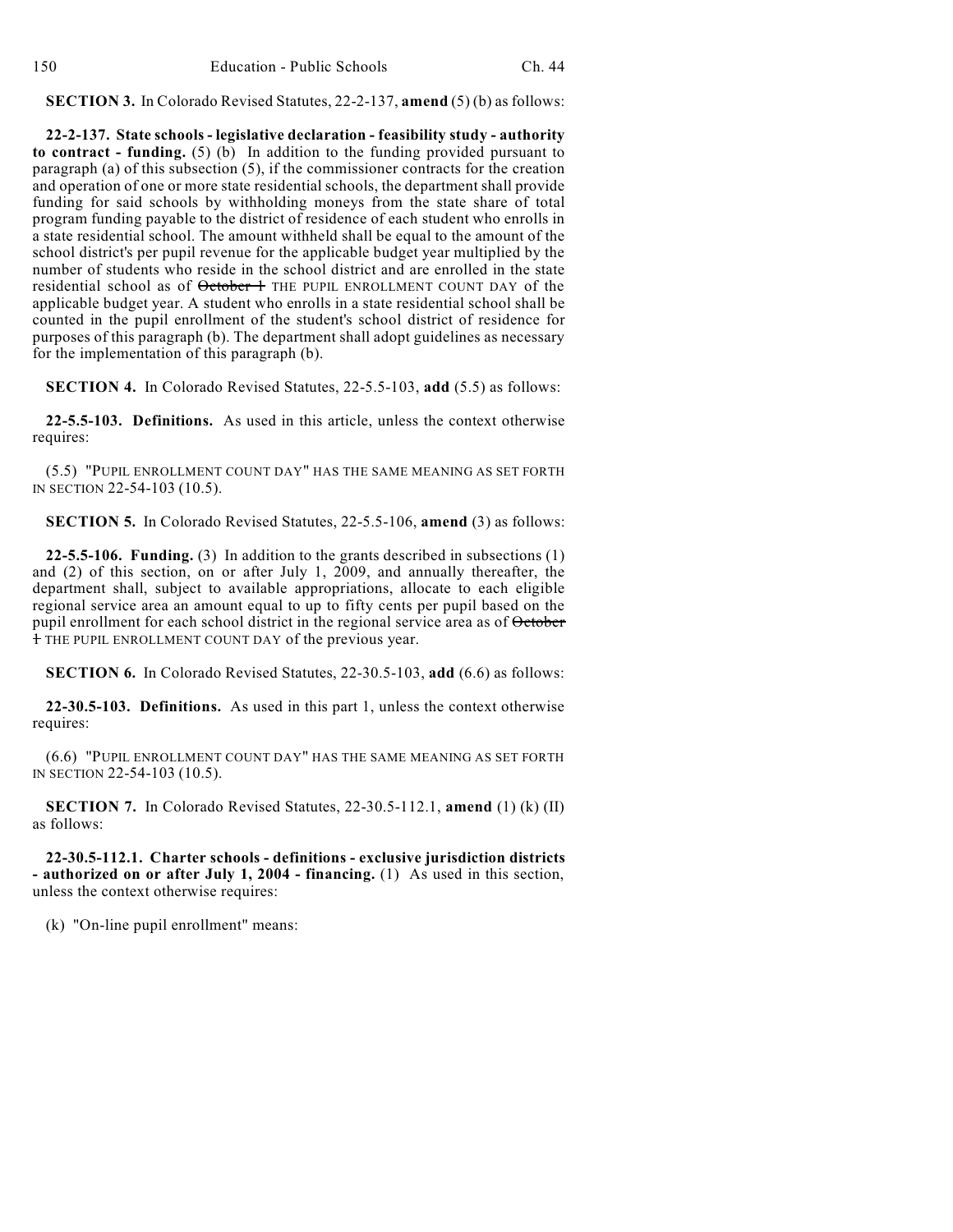(II) For the 2008-09 budget year, and for budget years thereafter, the number of pupils, on October 1 THE PUPIL ENROLLMENT COUNT DAY within the applicable budget year, or the school day nearest said date, enrolled in, attending, and actively participating in a multi-district program, as defined in section 22-30.7-102 (6), created pursuant to article 30.7 of this title, by the district charter school.

**SECTION 8.** In Colorado Revised Statutes, 22-30.5-502, **add** (9.5) as follows:

**22-30.5-502. Definitions.** As used in this part 5, unless the context otherwise requires:

(9.5) "PUPIL ENROLLMENT COUNT DAY" HAS THE SAME MEANING AS SET FORTH IN SECTION 22-54-103 (10.5).

**SECTION 9.** In Colorado Revised Statutes, 22-30.5-513, **amend** (1) (j) (II) as follows:

**22-30.5-513. Institute charter schools - definitions - funding.** (1) As used in this section, unless the context otherwise requires:

(j) "On-line pupil enrollment" means:

(II) For the 2008-09 budget year, and for budget years thereafter, the number of pupils, on October 1 THE PUPIL ENROLLMENT COUNT DAY within the applicable budget year, or the school day nearest said date, enrolled in, attending, and actively participating in a multi-district program, as defined in section 22-30.7-102 (6), created pursuant to article 30.7 of this title by the institute charter school.

**SECTION 10.** In Colorado Revised Statutes, 22-30.7-102, **add** (12.5) asfollows:

**22-30.7-102. Definitions.** As used in this article, unless the context otherwise requires:

(12.5) "PUPIL ENROLLMENT COUNT DAY" HAS THE SAME MEANING AS SET FORTH IN SECTION 22-54-103 (10.5).

**SECTION 11.** In Colorado Revised Statutes, 22-30.7-107, **amend** (2) (a) and (2) (b) as follows:

**22-30.7-107. Funding.** (2) For the 2008-09 budget year, and for each budget year thereafter, for purposes of determining total program funding pursuant to article 54 of this title:

(a) (I) A school district that is providing a single-district program, or a school district in which a district charter school is providing a single-district program, shall include each student who is enrolled in the single-district program as of  $\theta$ ctober  $\theta$ THE PUPIL ENROLLMENT COUNT DAY of the applicable budget year in the school district's pupil enrollment for the applicable budget year and shall receive the school district's per-pupil funding for each student enrolled in the single-district program.

(II) An institute charter school that is providing a single-district program shall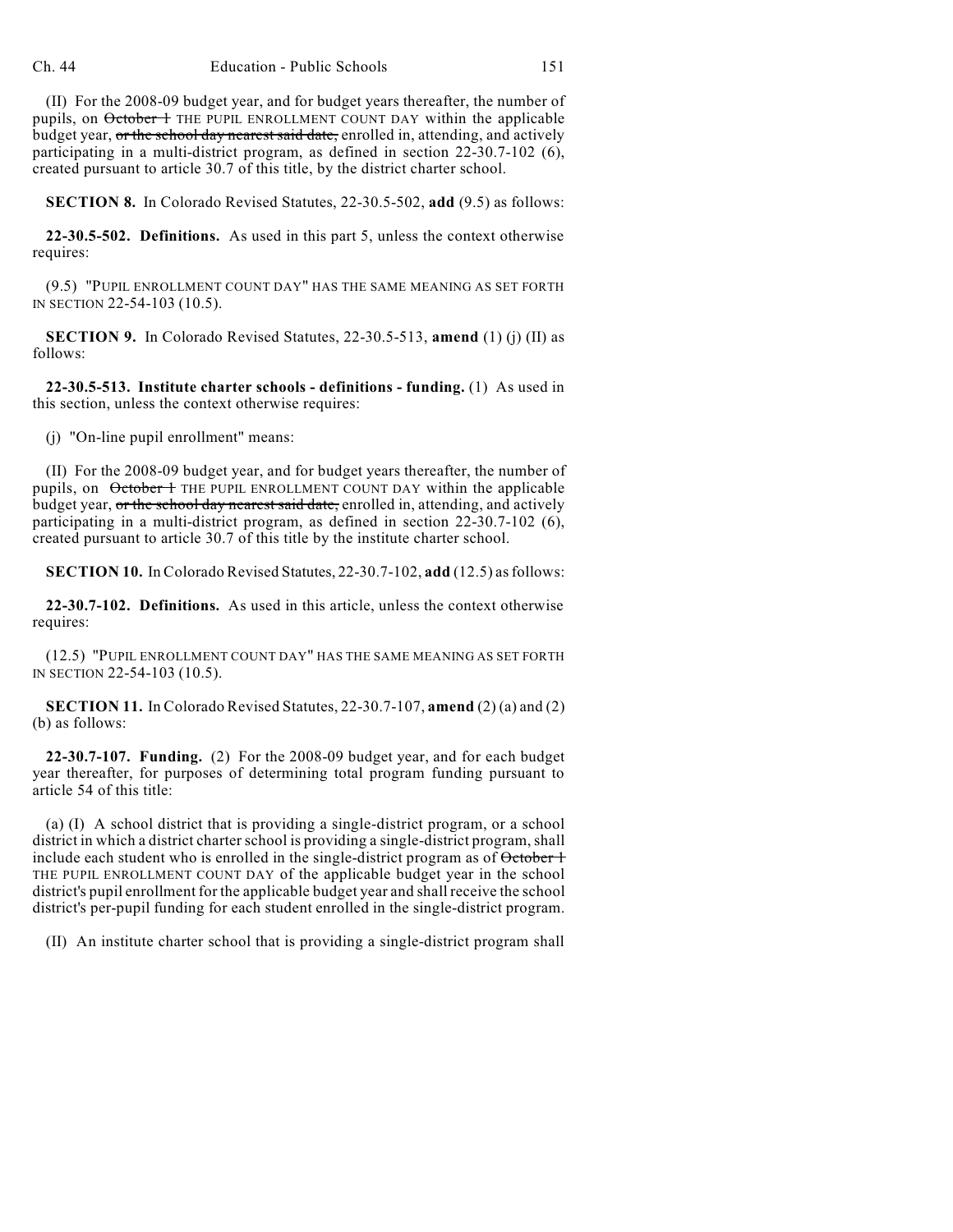152 Education - Public Schools Ch. 44

include each student who is enrolled in the single-district program as of  $\theta$ ctober  $+$ THE PUPIL ENROLLMENT COUNT DAY of the applicable budget year in the institute charterschool's pupil enrollment for the applicable budget year and shall receive the per-pupil funding of the institute charterschool's accounting district for each student enrolled in the single-district program.

(b) (I) A school district that is providing a multi-district program, or a school district in which a district charter school is providing a multi-district program, shall include each student who is enrolled in the multi-district program as of  $\theta$ ctober  $+$ THE PUPIL ENROLLMENT COUNT DAY of the applicable budget year in the school district's on-line pupil enrollment for the applicable budget year and shall receive on-line funding, as specified in section 22-54-104 (4.5).

(II) An institute charter school that is providing a multi-district program shall include each student who is enrolled in the multi-district program as of October 1 THE PUPIL ENROLLMENT COUNT DAY of the applicable budget year in the institute charter school's on-line enrollment for the applicable budget year and shall receive on-line funding, as specified in section 22-54-104 (4.5).

**SECTION 12.** In Colorado Revised Statutes, 22-32-141, **amend** (4) (a) and (4) (b); and **add** (1) (c) as follows:

**22-32-141. Student awaiting trial as adult - educational services.** (1) As used in this section, unless the context otherwise requires:

(c) "PUPIL ENROLLMENT COUNT DAY" HAS THE SAME MEANING AS SET FORTH IN SECTION 22-54-103 (10.5).

(4) (a) In any budget year in which a school district is providing educational services to a juvenile pursuant to this section on October 1 THE PUPIL ENROLLMENT COUNT DAY of said budget year, the school district may include the juvenile in its pupil enrollment, as defined in section 22-54-103 (10), for purposes of determining the school district's total program funding under the "Public School Finance Act of 1994", article 54 of this title.

(b) If the school district begins providing educational services pursuant to this section after October 1 THE PUPIL ENROLLMENT COUNT DAY, the school district may seek reimbursement for the costs incurred pursuant to this section from the school district or charter school that included said juvenile in its pupil enrollment for the applicable budget year. Any amount received as reimbursement may not exceed the reimbursing school district's or charter school's per pupil revenue for the applicable budget year, prorated for the period of time that the receiving school district provides educational services pursuant to this section.

**SECTION 13.** In Colorado Revised Statutes, 22-33-102, **add** (5.5) as follows:

**22-33-102. Definitions.** As used in this article, unless the context otherwise requires:

(5.5) "PUPIL ENROLLMENT COUNT DAY" HAS THE SAME MEANING AS SET FORTH IN SECTION 22-54-103 (10.5).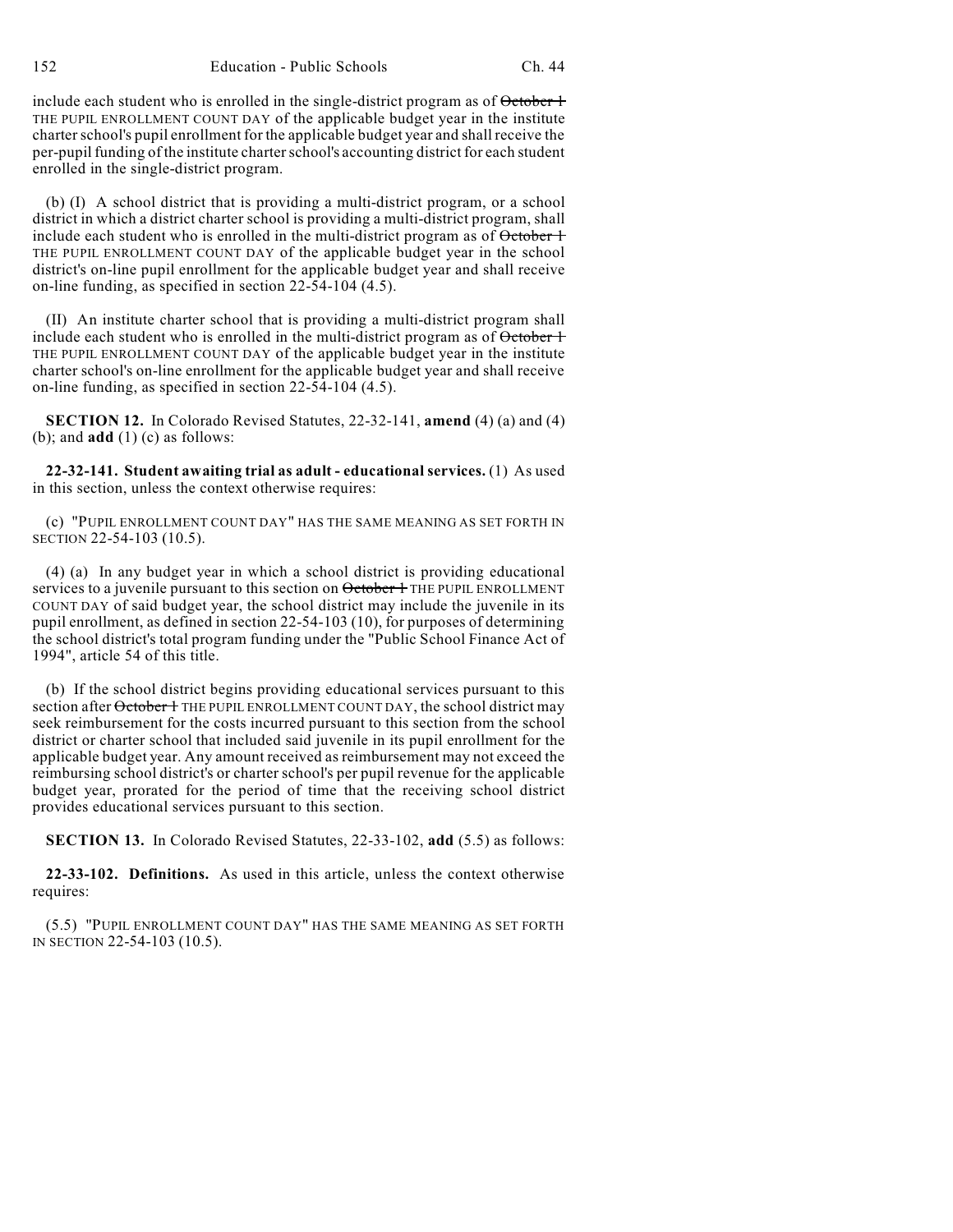## **SECTION 14.** InColorado Revised Statutes, 22-33-103.5, **amend** (7) asfollows:

**22-33-103.5. Attendance of homeless children.** (7) **Liaison.** The board of education of each school district in the state shall designate one or more of the employees of the school district to act as a homeless child liaison. The homeless child liaison shall facilitate a homeless child's access to and success in school. The homeless child liaison shall also assist in the mediation of any disputes concerning school enrollment, assist in making arrangements for transportation of the homeless child to and from school, assist in requesting school and immunization records, and assist any unaccompanied homeless child in making enrollment decisions. On or before October 1, 2002, and on or before October 1 each year thereafter THE PUPIL ENROLLMENT COUNT DAY, the homeless child liaison in each school district shall report to the department of education the number of homeless children enrolled in the school district.

**SECTION 15.** In Colorado Revised Statutes, 22-36-101, **amend** (2) (a) and (2) (b) (IV); and **add** (2) (c) as follows:

**22-36-101. Choice of programs and schools within school districts.** (2) (a) Every school district shall adopt such policies and procedures as are reasonable and necessary to implement the provisions of subsection (1) of this section, including, but not limited to, timelines for application to and acceptance in any program or school which may provide for enrollment of the student on or before October 1 THE PUPIL ENROLLMENT COUNT DAY, and, while adopting policies and procedures, the school district shall consider adopting a policy establishing that an applicant with a proficiency rating of unsatisfactory in one or more academic areas who attends a public school that is required to implement a turnaround plan pursuant to section 22-11-406 or that is subject to restructuring pursuant to section 22-11-210 shall have priority over any other applicant for enrollment purposes.

(b) In implementing the provisions of subsection (1) of this section, no school district shall be required to:

(IV) Enroll any student pursuant to this section in any program or school after October 1 THE PUPIL ENROLLMENT COUNT DAY.

(c) AS USED IN THIS SUBSECTION (2), UNLESS THE CONTEXT OTHERWISE REQUIRES, "PUPIL ENROLLMENT COUNT DAY" HAS THE SAME MEANING AS SET FORTH IN SECTION 22-54-103 (10.5).

**SECTION 16.** In Colorado Revised Statutes, 22-42-101, **add** (4.5) as follows:

**22-42-101. Definitions.** As used in this article, unless the context otherwise requires:

(4.5) "PUPIL ENROLLMENT COUNT DAY" HAS THE SAME MEANING AS SET FORTH IN SECTION 22-54-103 (10.5).

**SECTION 17.** In Colorado Revised Statutes, 22-42-104, **amend** (1.3) introductory portion and (1.4) introductory portion as follows: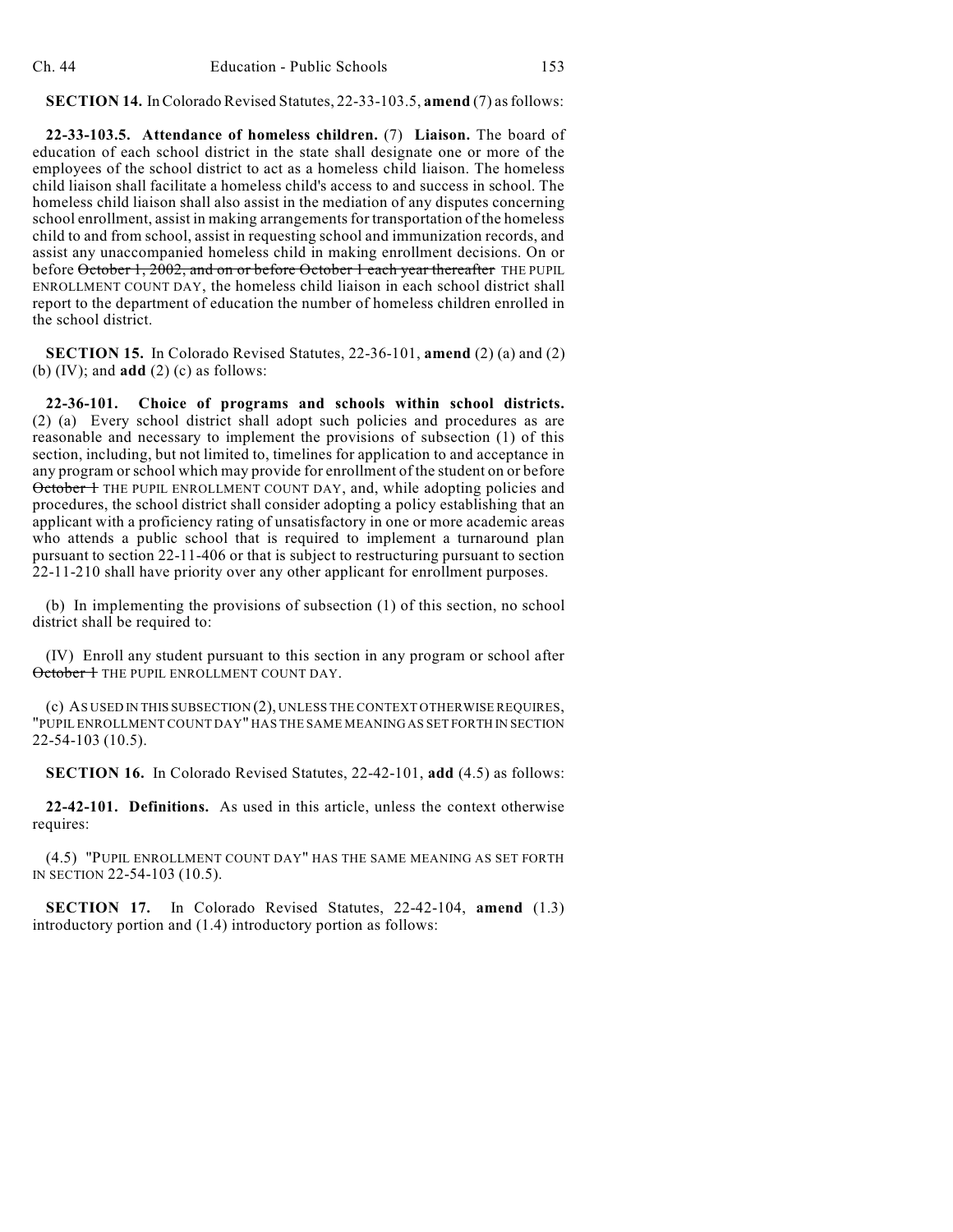**22-42-104. Limit of bonded indebtedness.** (1.3) Notwithstanding the provisions of paragraph (a) of subsection (1) of this section and except as provided in subsection (1.4) of this section, the limit on bonded indebtedness of a school district shall be the greater of the limit determined pursuant to paragraph (b) of subsection (1) of this section or twenty-five percent of the latest valuation for assessment of the taxable property in such district, as certified by the county assessor to the board of county commissioners, for any bonded indebtedness approved at any election held on or after July 1, 1994, if the commissioner of education or the commissioner's designee certifies that for each of the preceding three fiscal years, or for three consecutive fiscal years that include the fiscal year in which the certification is made, the pupil enrollment or the funded pupil count of the district as of October 1 THE PUPIL ENROLLMENT COUNT DAY, whichever is applicable, has increased:

(1.4) For any bonded indebtedness approved at the 2008 general election, the limit on bonded indebtedness of a school district shall be the greater of the limit determined pursuant to subsection (1.3) of this section or thirty percent of the latest valuation for assessment of the taxable property in such district, as certified by the county assessor to the board of county commissioners, if the commissioner of education or the commissioner's designee certifies that for each of the preceding three fiscal years, or for three consecutive fiscal years that include the fiscal year in which the certification is made, the pupil enrollment or the funded pupil count of the district as of October 1 THE PUPIL ENROLLMENT COUNT DAY, whichever is applicable, increased:

**SECTION 18.** In Colorado Revised Statutes, 22-44-102, **add** (7.5) as follows:

**22-44-102. Definitions.** As used in this part 1, unless the context otherwise requires:

(7.5) "PUPIL ENROLLMENT COUNT DAY" HAS THE SAME MEANING AS SET FORTH IN SECTION 22-54-103 (10.5).

**SECTION 19.** In Colorado Revised Statutes, 22-44-118, **amend** (1) as follows:

**22-44-118. Full-day kindergarten reserve - tracking of expenditures preschool programs - rules.** (1) (a) Except as otherwise provided in paragraphs (b) and (c) of this subsection (1), for the 2008-09 budget year and each budget year thereafter, a school district that does not report any full-day kindergarten pupils in the district's October + pupil enrollment count AS OF THE PUPIL ENROLLMENT COUNT DAY shall hold the moneys received for full-day kindergarten programs through supplemental kindergarten enrollment pursuant to section 22-54-103 (7) (d) in a full-day kindergarten reserve in the district's general fund. The district shall not use the moneys in the full-day kindergarten reserve until the district enrolls one or more pupils in full-day kindergarten in the district. Once the district enrolls pupils in full-day kindergarten in the district, the district shall not be required to maintain the full-day kindergarten reserve.

(b) For the 2008-09 budget year, a school district that does not report any full-day kindergarten pupils in the district's October 1 pupil enrollment count AS OF THE PUPIL ENROLLMENT COUNT DAY may use the moneys received for full-day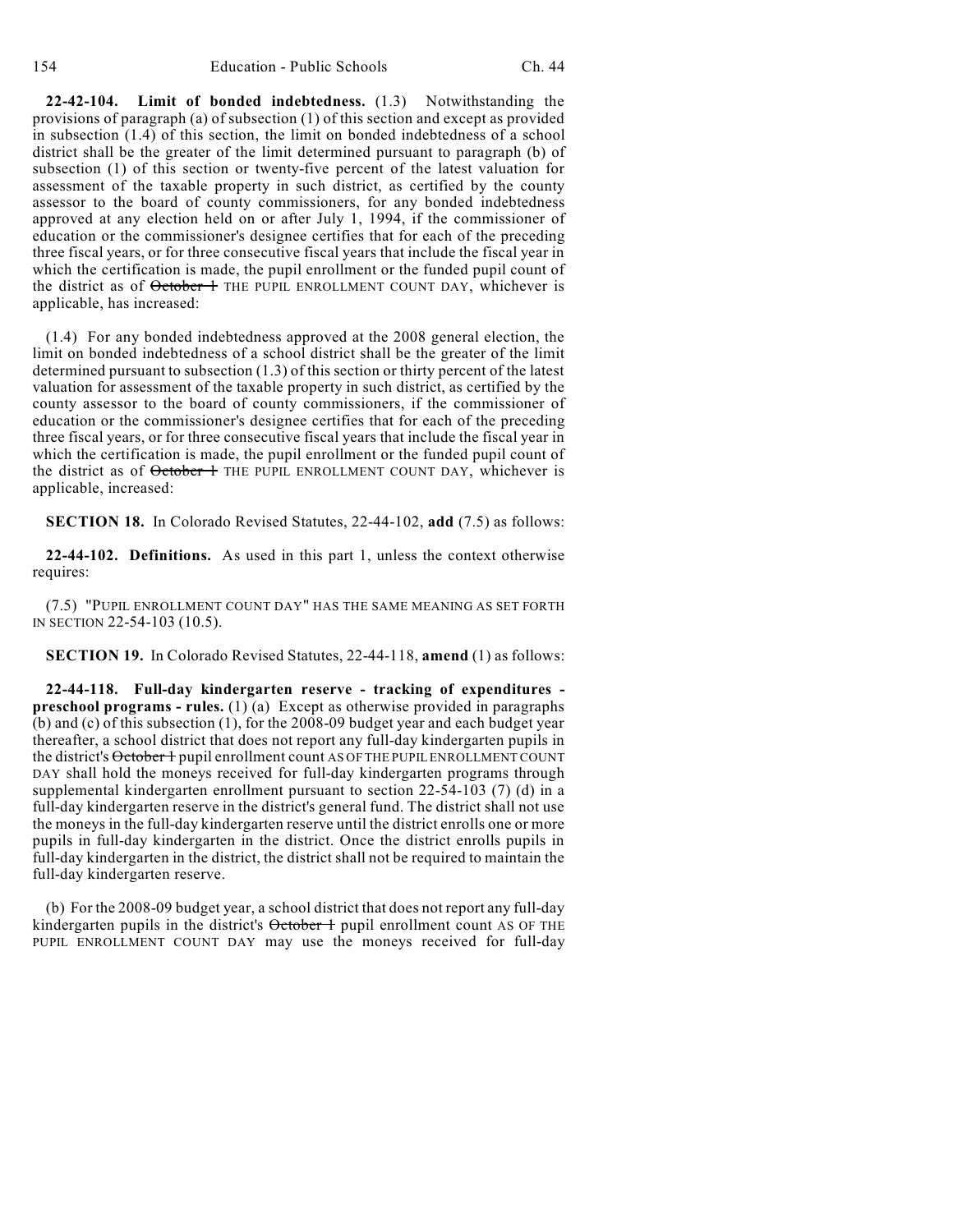kindergarten programs through supplemental kindergarten enrollment pursuant to section 22-54-103 (7) (d) for planning and facility preparation necessary for the district to offer a full-day kindergarten program in subsequent budget years. Each school district shall, on or before June 30, 2009, return to the department of education any unexpended and unencumbered amount remaining of the moneys received for full-day kindergarten programs through supplemental kindergarten enrollment pursuant to section 22-54-103 (7) (d). The department of education shall adopt procedures for the implementation of this paragraph (b). The department of education shall transmit to the state treasurer the moneys received pursuant to this paragraph (b), and the state treasurer shall credit said moneys to the state education fund created pursuant to section 17 (4) of article IX of the state constitution.

(c) For the 2009-10 budget year, a school district that does not report any full-day kindergarten pupils in the district's  $\theta$ ctober  $\theta$  pupil enrollment count AS OF THE PUPIL ENROLLMENT COUNT DAY may use the moneys received for full-day kindergarten programs through supplemental kindergarten enrollment pursuant to section 22-54-103 (7) (d) for planning and facility preparation necessary for the district to offer a full-day kindergarten program in subsequent budget years.

**SECTION 20.** In Colorado Revised Statutes, 22-54-103, **amend** (5.2), (8.5) (a) (II), (9.5) (a), (10) (a) (I), (10) (a) (III.5), and (10) (d) (II); and **add** (10.5) as follows:

**22-54-103. Definitions - repeal.** As used in this article, unless the context otherwise requires:

(5.2) "District ASCENT program pupil enrollment" means the number of pupils, on October 1 THE PUPIL ENROLLMENT COUNT DAY within the applicable budget year, or the school day nearest said date, who are concurrently enrolled in a postsecondary course, including an academic course or a career and technical education course, as a participant in the ASCENT program. An ASCENT program participant who is enrolled in at least twelve credit hours of postsecondary courses, including academic courses and career and technical education courses, as of October 1 THE PUPIL ENROLLMENT COUNT DAY of the applicable budget year shall be included in the district ASCENT program pupil enrollment as a full-time pupil. An ASCENT program participant who is enrolled in less than twelve credit hours of postsecondary courses, including academic courses and career and technical education courses, as of  $\theta$ ctober 1 THE PUPIL ENROLLMENT COUNT DAY of the applicable budget year shall be included in the district ASCENT program pupil enrollment as a part-time pupil.

(8.5) (a) "On-line pupil enrollment" means:

(II) For the 2008-09 budget year, and for budget years thereafter, the number of pupils, on October 1 THE PUPIL ENROLLMENT COUNT DAY within the applicable budget year, or the school day nearest said date, enrolled in, attending, and actively participating in a multi-district program, as defined in section 22-30.7-102 (6), created pursuant to article 30.7 of this title.

 $(9.5)$  (a) (I) "Preschool program enrollment" means the number of pupils enrolled in a district preschool program pursuant to article 28 of this title on  $\theta$ ctober 1 THE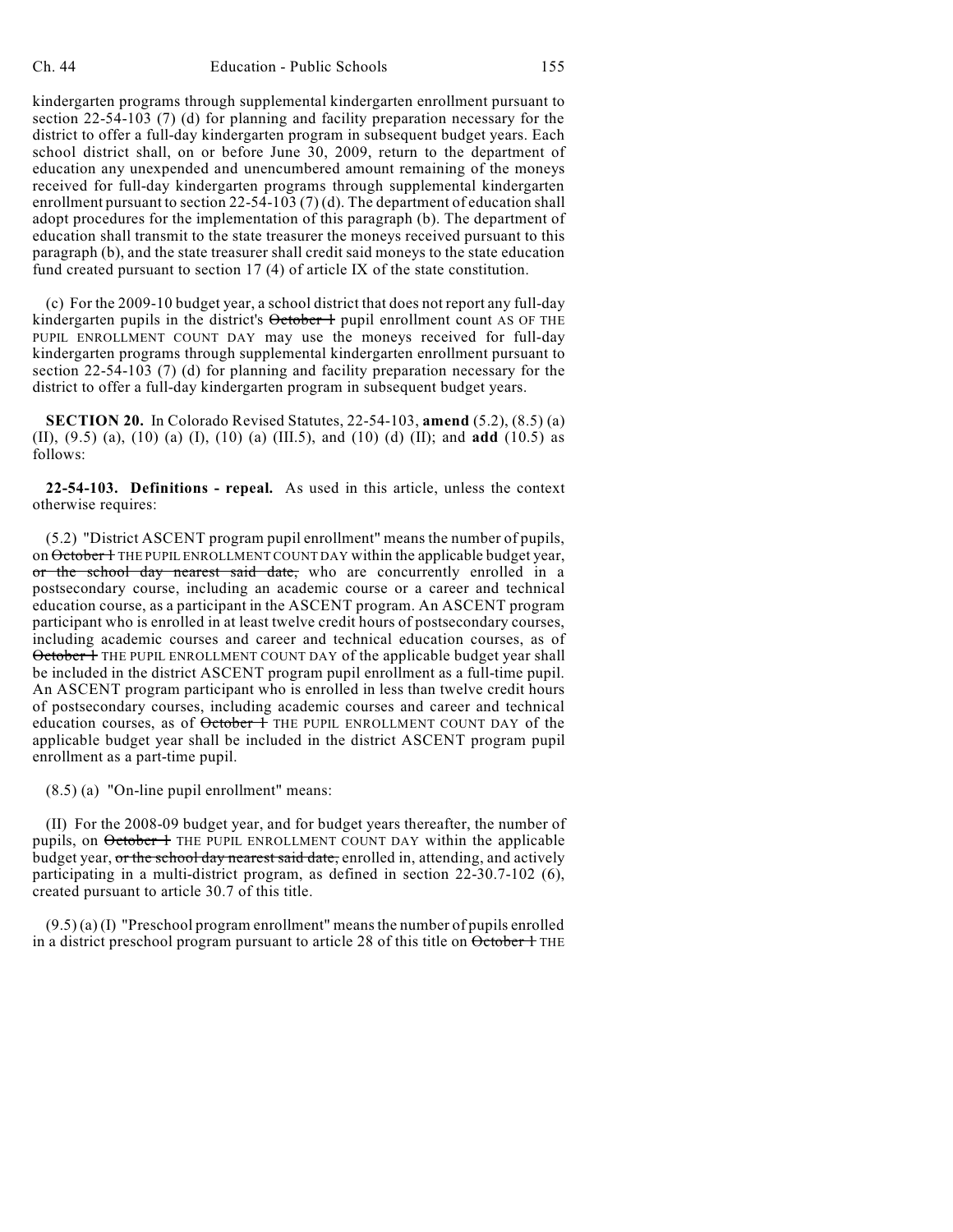PUPIL ENROLLMENT COUNT DAY within the applicable budget year. or the school date nearest said date. A pupil enrolled in a district preschool program pursuant to article 28 of this title shall be counted as a half-day pupil.

(II) Notwithstanding the provisions of subparagraph (I) of this paragraph (a), for budget years commencing on or after July 1, 2005, a district may choose to determine the number of pupils enrolled in the district preschool program pursuant to article 28 of this title on November 1 within the applicable budget year or the school date nearest said date, rather than on October 1 THE PUPIL ENROLLMENT COUNT DAY. The "preschool program enrollment" for the district shall be the number of pupils enrolled in the district preschool program, who shall be counted as half-day pupils.

 $(10)$  (a) (I) "Pupil enrollment" means the number of pupils enrolled on  $\theta$  or 1 THE PUPIL ENROLLMENT COUNT DAY within the applicable budget year, or the school day nearest said date, as evidenced by the actual attendance of such pupils prior to said date, except as otherwise provided in subparagraph (II) of this paragraph (a), plus the number of pupils expelled prior to October 1 THE PUPIL ENROLLMENT COUNT DAY within the applicable budget year who are receiving educational services pursuant to section 22-33-203 as of October 1 THE PUPIL ENROLLMENT COUNT DAY of the applicable budget year. The department of education is authorized to establish alternative dates for determining pupil enrollment in appropriate circumstances, including, but not limited to, when schools are on a year-round schedule pursuant to section  $22-32-109(1)$  (n) and pupils will be on authorized breaks on October 1 within the applicable budget year; except that such alternative dates shall be set not more than forty-five calendar days after the first school day occurring after October 1.

(III.5) For the 2009-10 budget year and budget years thereafter, "pupil enrollment" shall include any juvenile to whom the school district is providing educational services pursuant to section  $22-32-141$  as of  $\theta$ ctober 1 THE PUPIL ENROLLMENT COUNT DAY of the applicable budget year.

(d) (II) Notwithstanding any provision of this subsection (10) to the contrary, for budget years commencing on or after July 1, 2005, a district may choose to determine the number of three- and four-year-old pupils with disabilities enrolled and receiving educational programs under the "Exceptional Children's Educational Act", article 20 of this title, as of November 1 within the applicable budget year or the school date nearest said date, rather than on  $\theta$ ctober 1 THE PUPIL ENROLLMENT COUNT DAY, as evidenced by the actual attendance of such pupils on November 1 or the school date nearest said date. The "pupil enrollment" of the district shall include the number of pupils so enrolled who shall be counted as half-day pupils.

(10.5) (a) "PUPIL ENROLLMENT COUNT DAY" MEANS OCTOBER 1 OF EACH YEAR; EXCEPT THAT:

(I) IN ANY YEAR IN WHICH OCTOBER 1 IS A SATURDAY, A SUNDAY, OR ANY OTHER DAY ON WHICH SCHOOL IS NOT IN SESSION, EXCEPT AS DESCRIBED IN SUBPARAGRAPHS (II) AND (III) OF THIS PARAGRAPH (a), THE PUPIL ENROLLMENT COUNT DAY IS THE MONDAY FOLLOWING THAT SATURDAY, SUNDAY, OR OTHER DAY;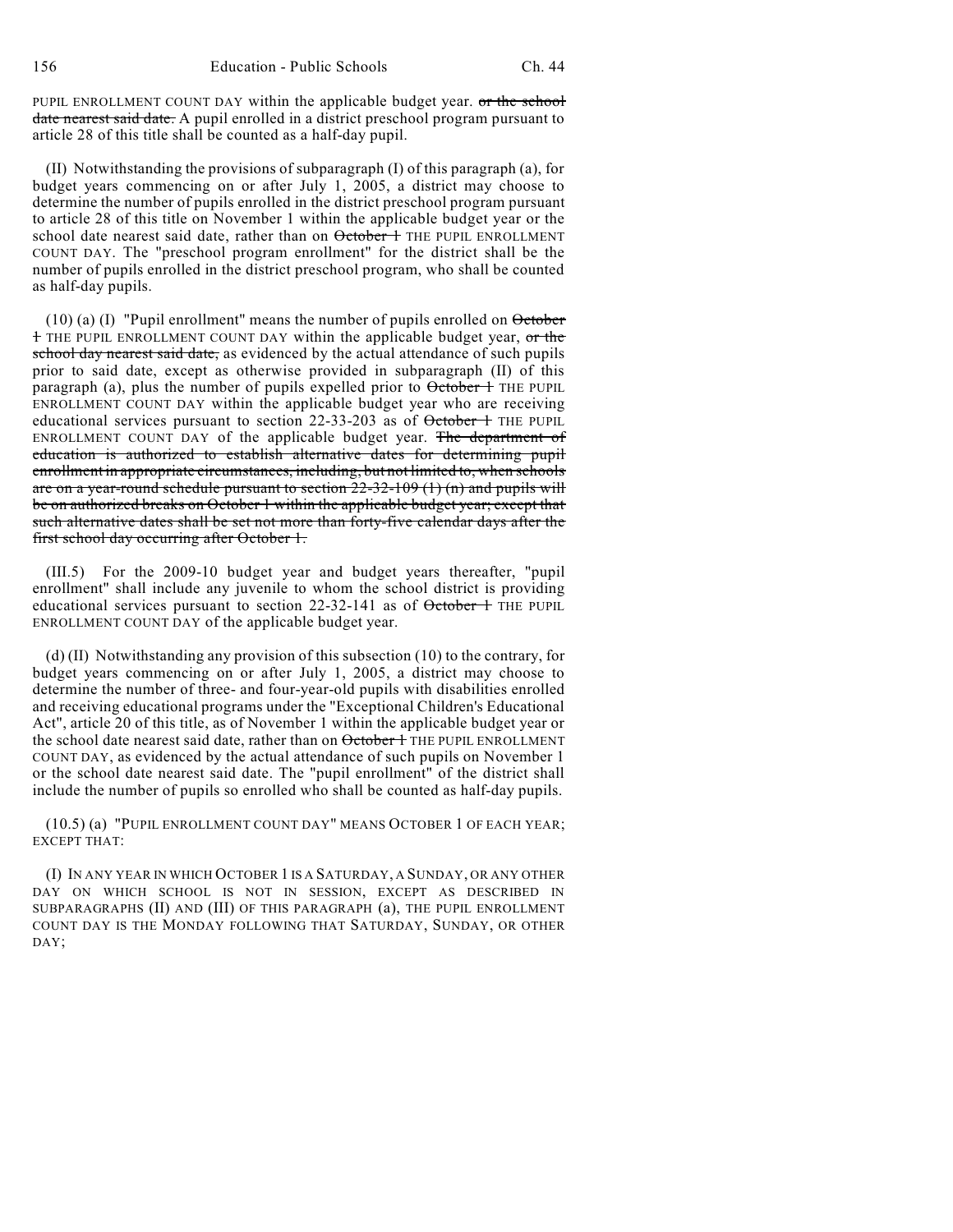(II) IN ANY YEAR IN WHICH A DAY OF A MAJOR RELIGIOUS HOLIDAY OCCURS UPON OCTOBER 1, OR, IN YEARS IN WHICH OCTOBER 1 FALLS ON A SATURDAY, SUNDAY, OR OTHER DAY ON WHICH SCHOOL IS NOT IN SESSION AS DESCRIBED IN SUBPARAGRAPH (I) OF THIS PARAGRAPH (a), OR UPON THE MONDAY DIRECTLY FOLLOWING OCTOBER 1, THE PUPIL ENROLLMENT COUNT DAY IS THE FIRST SCHOOL DAY IMMEDIATELY FOLLOWING THE CONCLUSION OF THE HOLIDAY; AND

(III) THE DEPARTMENT OF EDUCATION IS AUTHORIZED TO ESTABLISH ALTERNATIVE DATES FOR DETERMINING PUPIL ENROLLMENT IN APPROPRIATE CIRCUMSTANCES, INCLUDING, BUT NOT LIMITED TO, WHEN SCHOOLS ARE ON A YEAR-ROUND SCHEDULE PURSUANT TO SECTION 22-32-109 (1) (n) AND PUPILS WILL BE ON AUTHORIZED BREAKS ON OCTOBER 1 WITHIN THE APPLICABLE BUDGET YEAR; EXCEPT THAT SUCH ALTERNATIVE DATES SHALL BE SET NOT MORE THAN FORTY-FIVE CALENDAR DAYS AFTER THE FIRST SCHOOL DAY OCCURRING AFTER OCTOBER 1.

(b) ON OR BEFORE JULY 1, 2012, THE STATE BOARD SHALL PROMULGATE RULES ESTABLISHING THE MEANING OF "MAJOR RELIGIOUS HOLIDAY" FOR THE PURPOSES OF THIS SUBSECTION (10.5).

**SECTION 21.** In Colorado Revised Statutes, 22-54-126, **amend** (1) (b); and **add** (1) (c) as follows:

**22-54-126. Declining enrollment districts with new charter schools additional aid - definitions.** (1) As used in this section, unless the context otherwise requires:

(b) "New charter school enrollment" means the number of pupils enrolled in a new district charter school of a declining enrollment district on October 1 or the school date nearest said date THE PUPIL ENROLLMENT COUNT DAY in the budget year in which the new district charter school is opened in the declining enrollment district minus the number of pupils enrolled as of that date in an on-line program who are also enrolled in the new district charter school of the declining enrollment district.

(c) "PUPIL ENROLLMENT COUNT DAY" HAS THE SAME MEANING AS SET FORTH IN SECTION 22-54-103 (10.5).

**SECTION 22.** In Colorado Revised Statutes, 22-54-128, **amend** (1) (b); and **add**  $(1)$  (c) as follows:

**22-54-128. Military dependent supplemental pupil enrollment aid**  definitions. (1) As used in this section, unless the context otherwise requires:

(b) "Military dependent supplemental pupil enrollment" means the number of eligible pupils enrolled in a school district on February 1 within the applicable budget year or the school day nearest said date who were not enrolled in the district or in any other school district in the state on  $\theta$ ctober 1 THE PUPIL ENROLLMENT COUNT DAY of the budget year. or the school day nearest said date. An eligible pupil shall be considered enrolled in a district as evidenced by the actual attendance of such eligible pupil prior to February 1 of the applicable budget year.